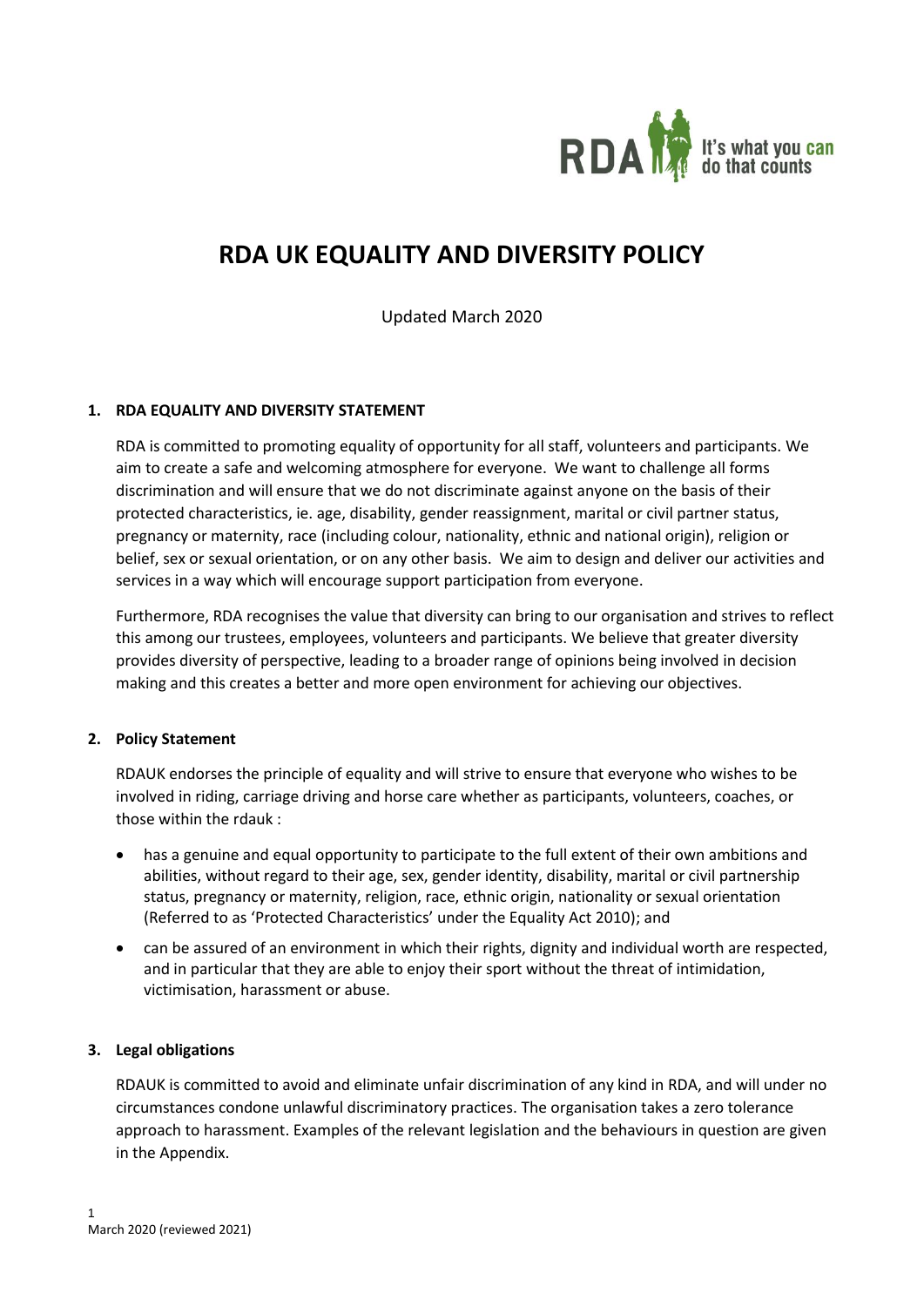## **4. Positive action**

The principle of Equality goes further than simply complying with legislation. It entails taking positive steps to counteract the effects of physical or cultural barriers – whether real or perceived – that restrict the opportunity for all sections of the community to participate equally and fully.

RDAUK will therefore seek to institute, support or contribute to appropriate measures or initiatives that enable access to RDA and participation in associated activities by people from any group that is underrepresented in the sport or has difficulty accessing it.

## **5. Implementation**

The following steps will be taken to publicise this policy and promote equality in RDA:-

- A copy of this document will be published on the RDAUK website and also on the "MyRDA" website.
- The RDAUK Chair will take overall responsibility for ensuring that the policy is observed.
- The Board will take full account of the policy in arriving at all decisions in relation to activities of the RDAUK.
- RDAUK will collaborate fully with any surveys or other initiatives designed to assess the level of participation of different sections of the community in RDA and will take account of the findings in developing measures to promote and enhance equality in RDA.
- RDAUK will provide access to training for all of its Board Members to raise awareness of both collective and individual responsibilities. All RDAUK volunteers will receive training in equality and diversity.
- It will be a condition of membership of RDAUK that all Member Groups:
	- $\circ$  formally adopt this policy, or produce their own equality and diversity policy in terms that are consistent with it; and
	- o take steps to ensure that their Trustees, members, volunteers and participants behave in accordance with the policy, including where appropriate taking disciplinary action under the Group's constitution; and
	- o ensure that access to membership is open and inclusive
	- $\circ$  support such measures and initiatives that RDAUK may institute or take part in to advance the aims of this policy.

## **6. Responsibility, Monitoring and Evaluation**

The Board will be responsible for ensuring the implementation of this policy.

The Board will review all RDAUK activities and initiatives against the aims of the policy on an annual basis, and the Chair will report formally on this issue in the annual report.

The Board, or where appropriate a designated project leader, will review any measures or initiatives that RDAUK may institute or take part in to promote and enhance equality and will report findings in the annual report.

The Board will review the policy itself at intervals of no more than three years (or when necessary due to changes in legislation) and update as necessary.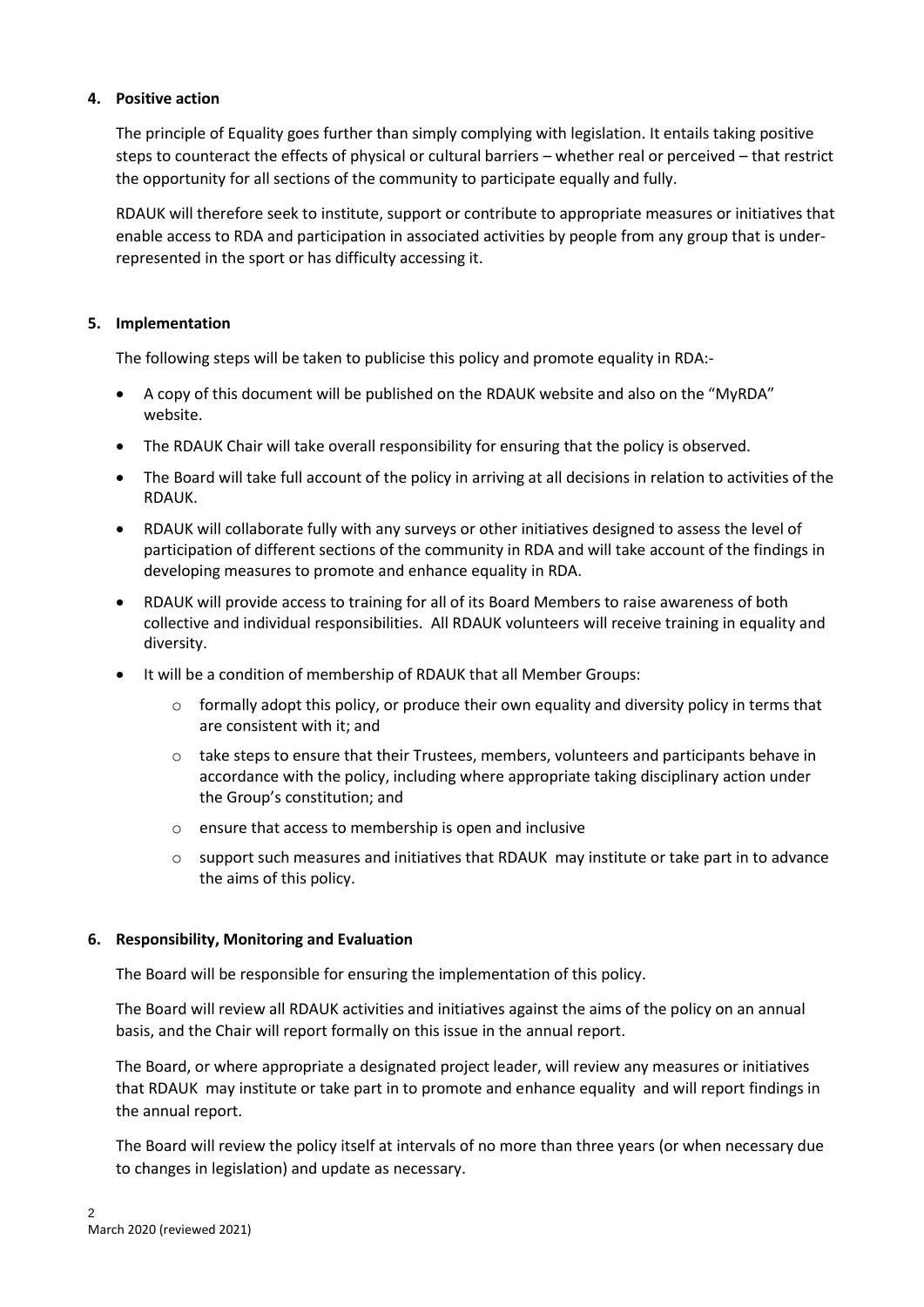## **7. Complaints and compliance**

RDAUK regards all of the forms of discriminatory behaviour, including (but not limited to) behaviour described in the Appendix as unacceptable, and is concerned to ensure that individuals feel able to raise any bona fide grievance or complaint related to such behaviour without fear of being penalised for doing so.

Appropriate disciplinary action will be taken against any employee, member or volunteer who violates the RDAUK Equality Policy.

Any person who believes that he or she has been treated in a way that they consider to be in breach of this policy, should follow the process set out in RDA UK's complaints process, which can be found on the MyRDA website, under "Policies.

| Policy adopted on |  |
|-------------------|--|
|-------------------|--|

Signed, RDA UK Board Chair